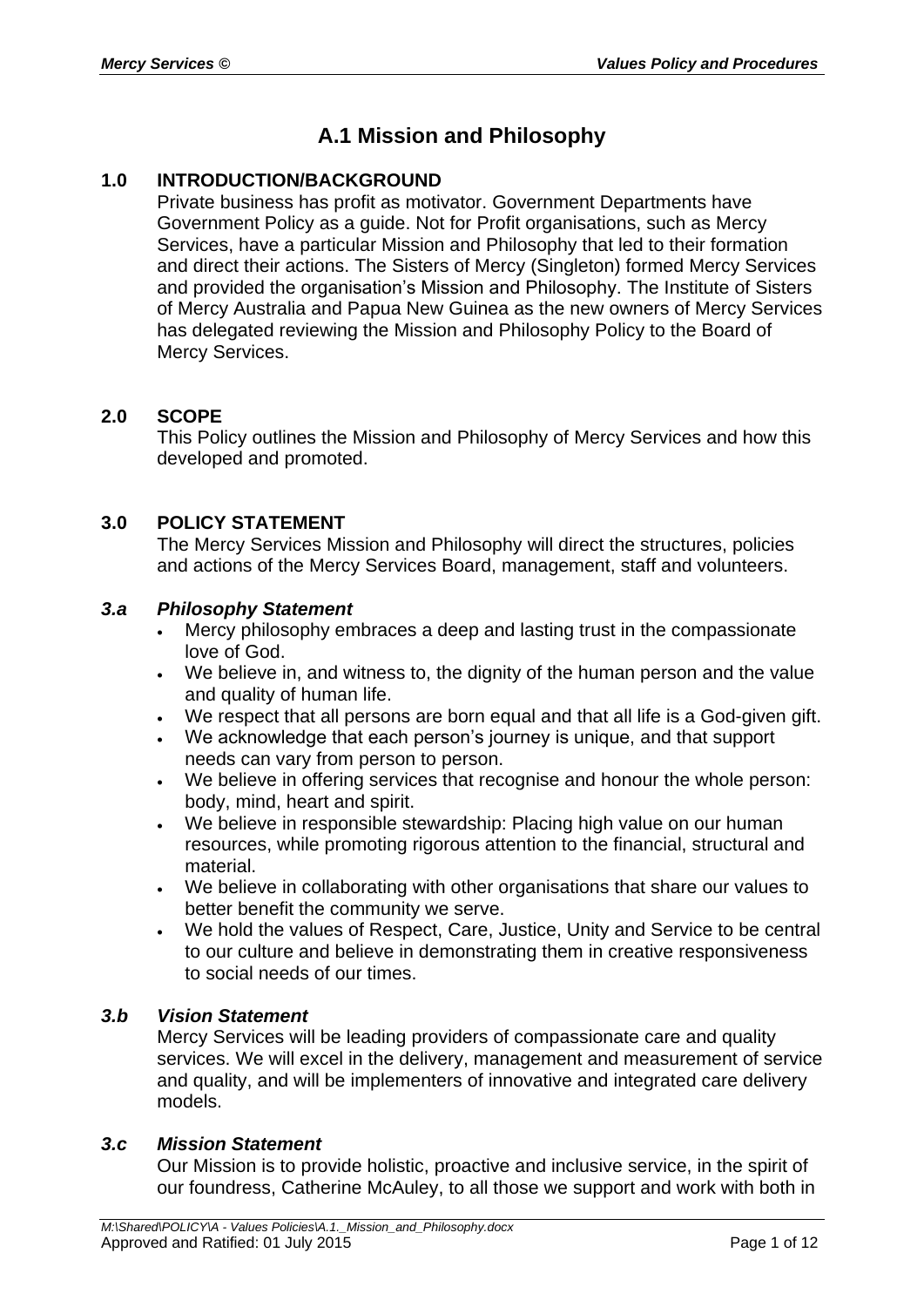the community and in a residential setting. In all our work we strive to provide compassionate, respectful, high quality and environmentally sustainable practices.

### *3.d Mercy Values*

Respect, Care, Justice, Unity and Service (see Appendix 5)

# **4.0 PROCEDURES**

### *4.a Development of Mission and Philosophy*

The Board of Mercy Services will consult with staff, volunteers and clients of Mercy services in developing and review this Mission and Philosophy Policy.

### *4.b Communication of Mission and Philosophy*

The Mission and Philosophy will be communicated at orientation to all new Board members, staff and volunteers.

Further written material and in-service/training opportunities will also be regularly provided to Board members, staff and volunteers. Occasions of significance in the history and life of the Sisters of Mercy may offer such opportunities, such as Mercy Day *(24th September - the anniversary of the opening of the original House of Mercy on the Feast Day of Our Lady of Mercy)*.

### *4.c Integration of Mission and Philosophy*

The Mission and Philosophy are to be integral to all aspects of the organisation and its operations (see Mission Integration Chart on page 3).

Responsibilities for Mission Integration:

- a. The Mercy services Board of Directors is responsible for providing:
	- 1. Background documentation and resources that tell the story of the Gospel Origins of the Care Ministry, Catherine McAuley – foundress of Sisters of Mercy (see Appendices 1-5);
	- 2. Statements of Philosophy, Mission, Values and Vision for Mercy Services (see above);
	- 3. Values Integration Programme and Values Assessment Tool
	- 4. The Board Code of Conduct (see Governance Policies);
	- 5. Administration of the Board Assessment and Board Formation Process
	- 6. Ensuring that all Board activities are in keeping with the Philosophy, Mission, Values and Vision Statements provided by the Trustees
	- 7. Overseeing the integration of the Values Programme by Management, and their administering of the Values Assessment Tool for the Services; and
	- 8. Report to the ISMAPNG annually on these responsibilities
- b. The Chief Executive Officer is responsible for:
	- 1. Integrating the Values Programme into the Organisation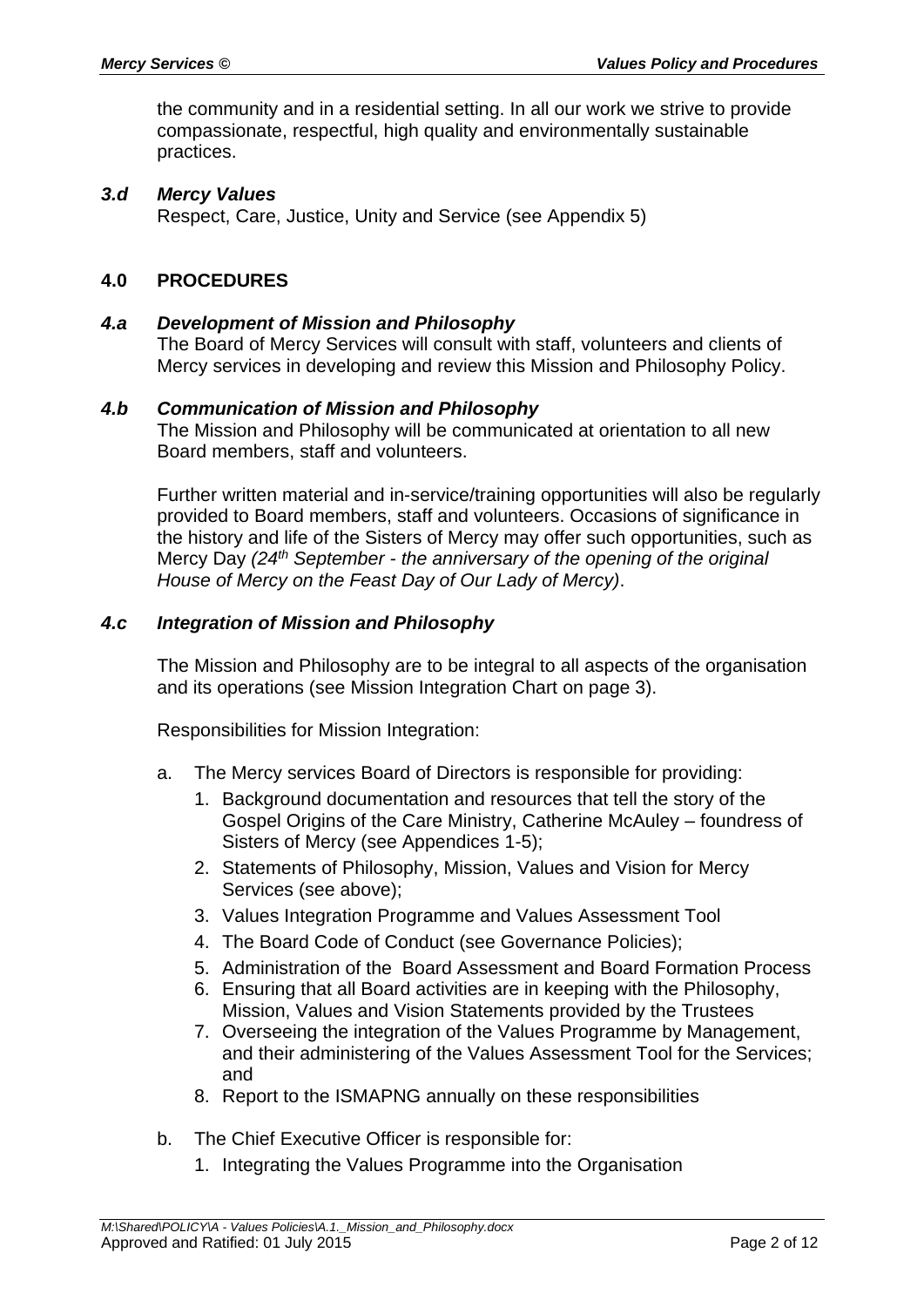- 2. Including in each report to the Board a statement of progress and effectiveness of Values Integration
- 3. Ensuring that all staff and volunteers understand the importance of participating in keeping the values active
- 4. Engaging appropriate support to ensure that creativity is brought to ways of varying implementation methods

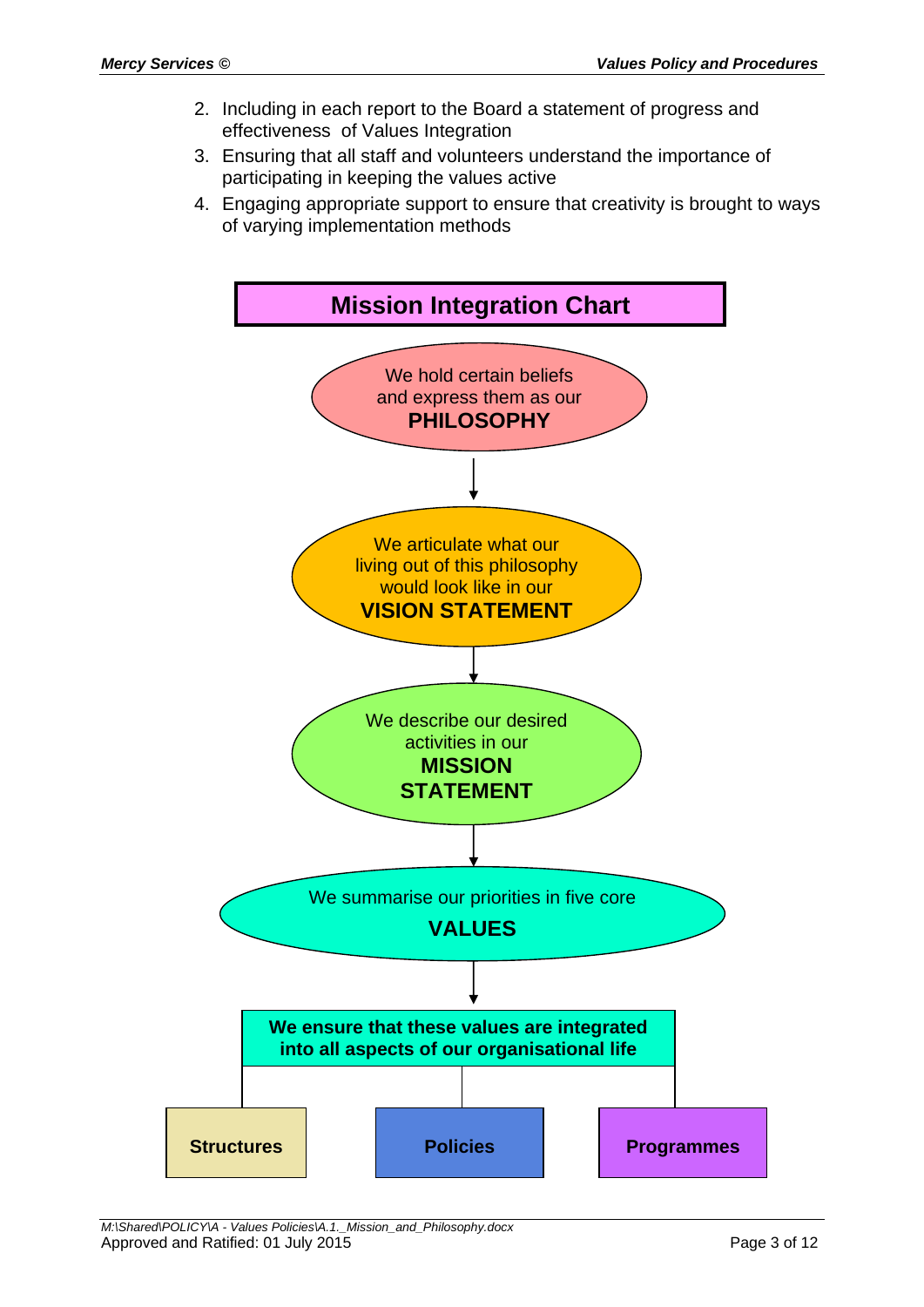### **5.0 REFERENCES**

| 1. Current       | a) | None identified                                                         |
|------------------|----|-------------------------------------------------------------------------|
| issues           |    |                                                                         |
| 2. Australian    | a) | None identified                                                         |
| <b>Standards</b> |    |                                                                         |
| 3. Legislation   | a) | None identified                                                         |
| 4. Professional  |    | a) None identified                                                      |
| guidelines       |    |                                                                         |
| 5. Codes of      | a) | None identified                                                         |
| <b>Practice</b>  |    |                                                                         |
| 6. Codes of      | a) | Australian Association of Social Workers Code of Ethics                 |
| <b>Ethics</b>    |    | http://www.aasw.asn.au/document/item/1201                               |
|                  | b) | Australian Psychological Association Code of Ethics                     |
|                  |    | http://www.psychology.org.au/Assets/Files/Code_Ethics_2007.pdf          |
|                  | C) | The Nursing and Midwifery Board of Australia. Registration              |
|                  |    | Requirements                                                            |
|                  |    | http://www.nursingmidwiferyboard.gov.au/Registration-                   |
|                  |    | Standards.aspx                                                          |
|                  | d) | Integrity in the Service of the Church                                  |
|                  |    | https://www.catholic.org.au/media-centre/media-                         |
|                  |    | releases/cat_view/10-organisations/38-national-committee-for-           |
|                  |    | professional-standards                                                  |
|                  | e) | Mercy Services Code of Conduct                                          |
| 7. Evidence      | a) | Oral tradition of the Sisters of Mercy, Sister Austin Carroll's Life of |
|                  |    | Catherine McAuley (New York and Philadelphia: P.J. Kennedy              |
|                  |    | and Sons, 1866),                                                        |
|                  | b) | Johanna Regan, Tender Courage, Gwynedd-Mercy College,                   |
|                  |    | (Gwynedd Valley, Pennsylvania 1978)                                     |
| 8. Mercy         | a) | Justice, Respect, Care, Unity, Service                                  |
| <b>Services</b>  |    |                                                                         |
| Values           |    |                                                                         |

# **6.0 OTHER RELATED POLICIES AND PROCEDURES** All Mercy Services Policy

# **7.0 RELATIONSHIP WITH STANDARDS**

| <u>KEEAHVRUHI WIIH YIANDAKDY</u>                                                |                  |                                                                                                                                                                        |                           |  |  |  |  |
|---------------------------------------------------------------------------------|------------------|------------------------------------------------------------------------------------------------------------------------------------------------------------------------|---------------------------|--|--|--|--|
| Aged Care Accreditation   Home Care<br><b>Standards</b>                         | <b>Standards</b> | <b>Disability Standards</b>                                                                                                                                            | <b>EQuIP</b><br>Standards |  |  |  |  |
| 1.1, 1.3, 1.5, 2.1, 2.3, 3.1,<br>3.3, 3.4, 3.5, 3.6, 3.7, 3.8,<br>3.9, 4.1, 4.3 | 1.1, 1.2, 1.6    | $1.1, 1.2, 1.3, 1.4, 1.5, 1.6, 1.7, 1.8,$<br>1.9, 2.1, 2.2, 2.3, 2.4, 2.5, 2.6, 3.1,<br>$3.2, 3.3, 3.4, 3.5, 4.1, 4.3, 4.5, 5.1,$<br>5.4, 6.1, 6.2, 6.3, 6.4, 6.5, 6.6 | 3.1.2.<br>.3.1.5          |  |  |  |  |

# **8.0 DOCUMENT CHANGES RECORD**

| Date of<br>change | <b>Section altered</b>                     | <b>Natures of changes made</b>                                                                                                 |  |
|-------------------|--------------------------------------------|--------------------------------------------------------------------------------------------------------------------------------|--|
| 13/03/2009        | All sections                               | Document created                                                                                                               |  |
|                   | 23/03/2011   7.0 Relationship to Standards | Replace HACC Standards and<br><b>CACP Standards with Community</b><br>Care Common Standards and<br>update to EQuIP 5 Standards |  |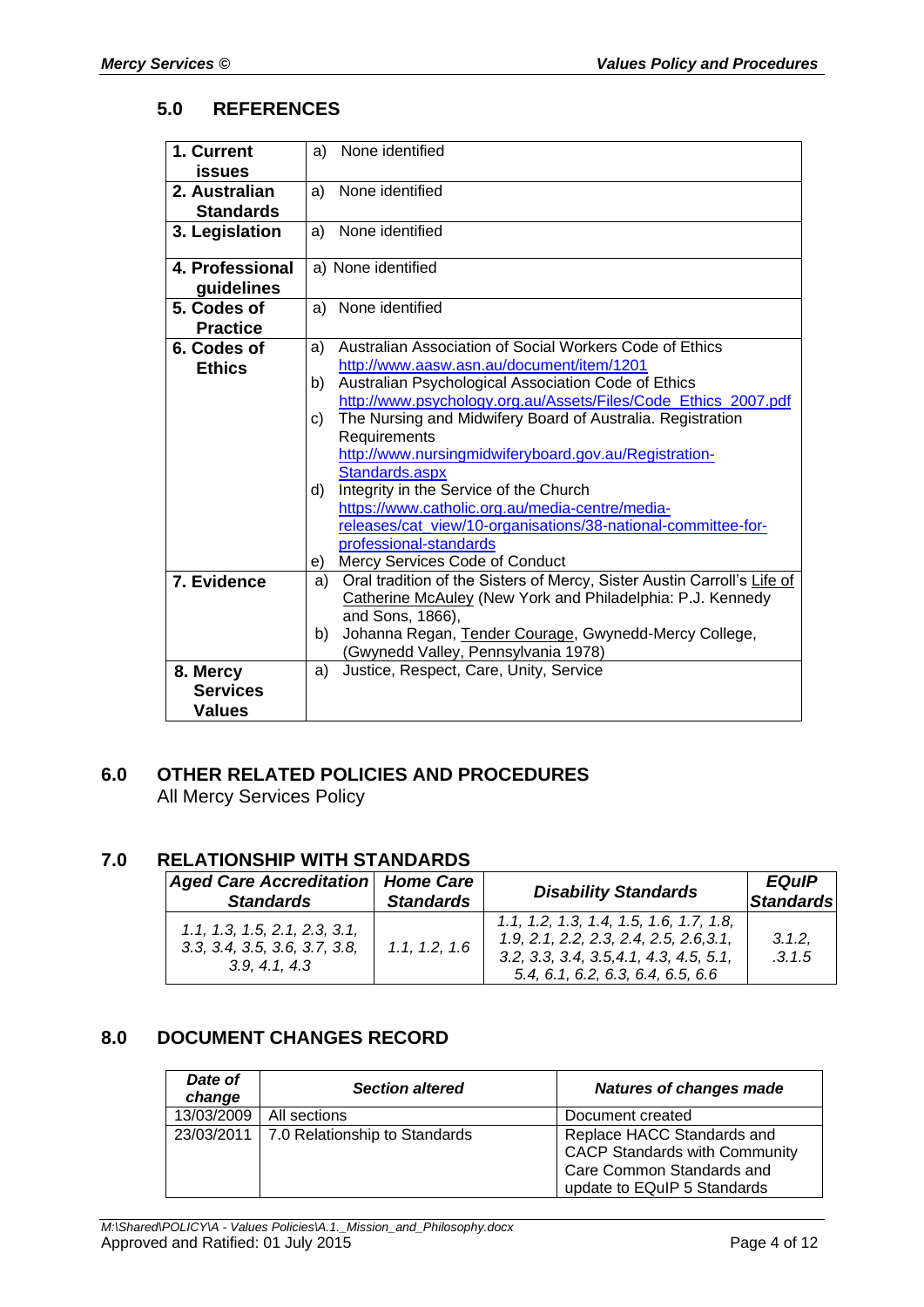| Date of<br>change | <b>Section altered</b>                                                                                                                                                                                                                                                                                                                                       | <b>Natures of changes made</b>                                                                                                                                                                                                                                                                                                                                                                        |  |
|-------------------|--------------------------------------------------------------------------------------------------------------------------------------------------------------------------------------------------------------------------------------------------------------------------------------------------------------------------------------------------------------|-------------------------------------------------------------------------------------------------------------------------------------------------------------------------------------------------------------------------------------------------------------------------------------------------------------------------------------------------------------------------------------------------------|--|
| 09/10/2012        | All sections                                                                                                                                                                                                                                                                                                                                                 | Organisation name updated.                                                                                                                                                                                                                                                                                                                                                                            |  |
| 01/07/2015        | 1.0 Introduction/Background<br>a)<br>3.0.a-b Policy<br>b)<br>4.0.a Development of Mission and<br>C)<br>Philosophy<br>4.0.c. Integration of Mission and<br>d)<br>Philosophy (a) Board<br>4.0.c. Integration of Mission and<br>e)<br>Philosophy (b) CEO and Mission<br><b>Integration Chart</b><br>5.0 References and 7.0 Relationship<br>f)<br>with Standards | State that the Board of Mercy<br>a)<br>services is now responsible for<br>developing Mission and<br><b>Philosophy Policy</b><br>Changed<br>b)<br>Board will consult when<br>C)<br>developing and reviewing this<br>policy<br>Board incorporates roles<br>d)<br>previously held by the Trustees<br>of the Sisters of Mercy<br>Changes in wording and order<br>e)<br>of elements of the Chart<br>Update |  |
| Review            |                                                                                                                                                                                                                                                                                                                                                              |                                                                                                                                                                                                                                                                                                                                                                                                       |  |
| due               |                                                                                                                                                                                                                                                                                                                                                              |                                                                                                                                                                                                                                                                                                                                                                                                       |  |
| 01/07/2018        |                                                                                                                                                                                                                                                                                                                                                              |                                                                                                                                                                                                                                                                                                                                                                                                       |  |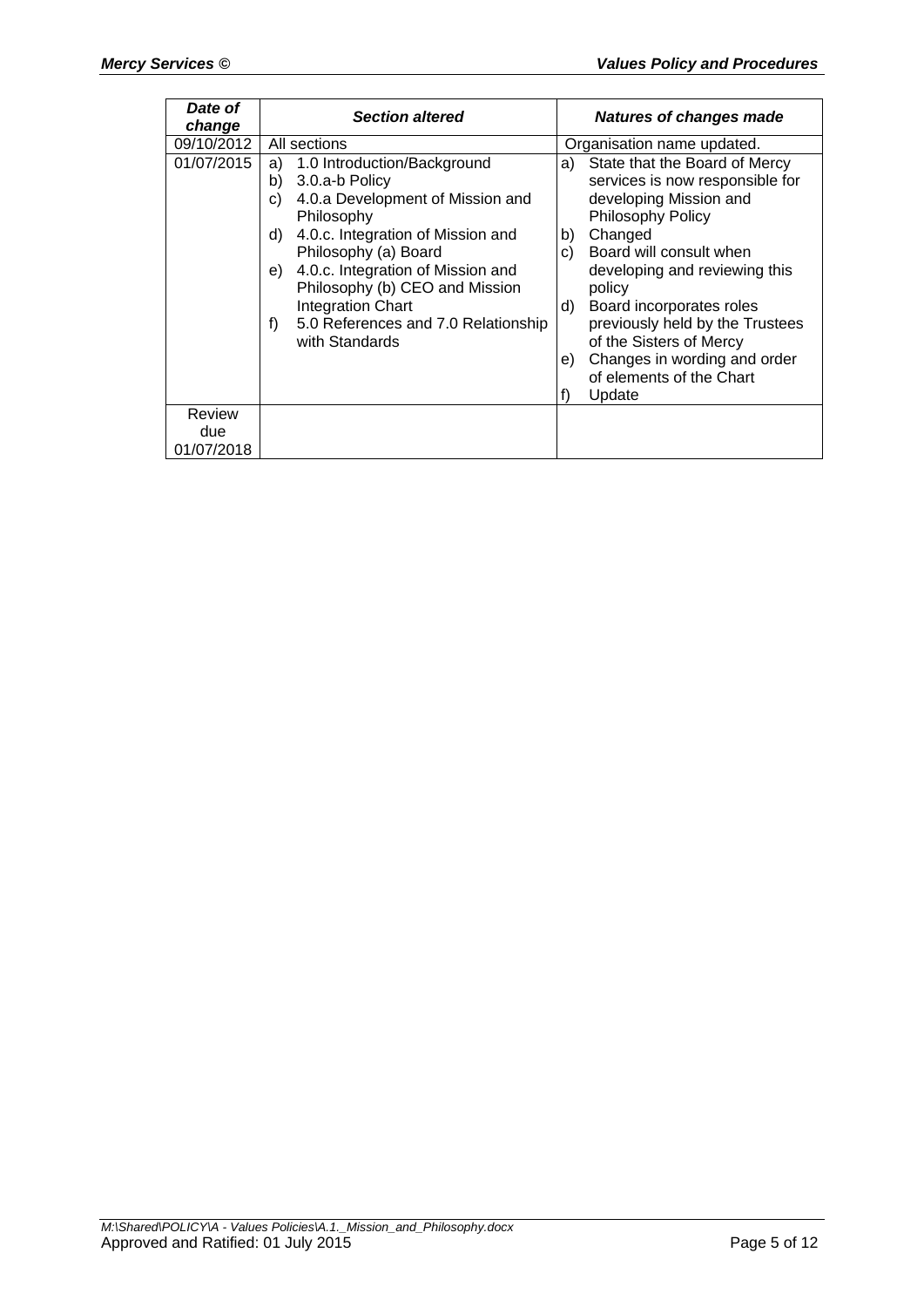# **INTRODUCTION**

To understand our Mercy Services we need to understand both their roots and their wings: that is, from where we have come and who we hope to become.

**Mercy Care Services is a group of persons committed to continuing the healing ministry of Jesus; that healing which, as far as possible, assists individuals to take control of their own lives, and become the persons they are meant to be. The account of Jesus' ministry is clearly recorded in the Gospel. This ministry continued through Catherine McAuley, the Sisters of Mercy and thousands of other persons dedicated to serving people in need. Today Mercy Care Services comprises two Companies owned by the Sisters of Mercy (Singleton) to carry out the healing ministry of Jesus:** *Mercy Services* **and** *Mercy Aged Care Services.*

The roots of Mercy Care Services begin in the Gospel with the model of Jesus, who brought healing to both the wealthy and the poor but who spent much of his time and energy with people society wanted to forget. The roots continue in the life of Catherine McAuley, a 19<sup>th</sup> Century Irish woman who founded the Sisters of Mercy, and whose commitment to the poor, the sick and the uneducated shapes Mercy Care Services today. Like Jesus, Catherine McAuley dedicated her life to those who were needy. Her compassionate service touched wealthy and poor alike, but she showed a preference for helping those who were most needy: the poor, the sick and the uneducated.

Catherine McAuley collaborated with people who were united in their desire to relieve human suffering. We continue this tradition by welcoming collaboration with other groups and religious communities whose values lead them to compassionate service.

These are our roots which form the basis for our service today and into the future. Understanding our roots allows our work to "take wing". As we continue to interpret Catherine McAuley's vision of compassionate service we will re-shape care to be more compassionate, more responsive to need and more concerned with quality for the years to come.

### **The Call to Service**

To shape and improve society and care for tomorrow we must be visionary, but we must also be grounded in today's cry of the human family for healing. Within our services we, like Catherine McAuley, need to let our hearts be touched by human suffering so we can attempt to relieve suffering and change structures which continue to cause it.

To accomplish our mission Mercy Care Services need all members to be caregivers. By caregivers we mean anyone who contributes – either directly or indirectly – to the healing ministry. Direct caregivers – nurses, co-ordinators, and volunteers, among others - have always known the importance and satisfaction of providing a healing touch. In the complexity of today's care however, many other kinds of indirect caregivers – Trustees, managers, receptionists, board members, among others – support and contribute to direct personal care services.

In any of the Mercy Care Services we expect all caregivers to have the competencies required by their particular area of responsibility and to strive for quality in the care they render. We also look for quality in modelling the spirit of Mercy by integrating the identified values into action, daily.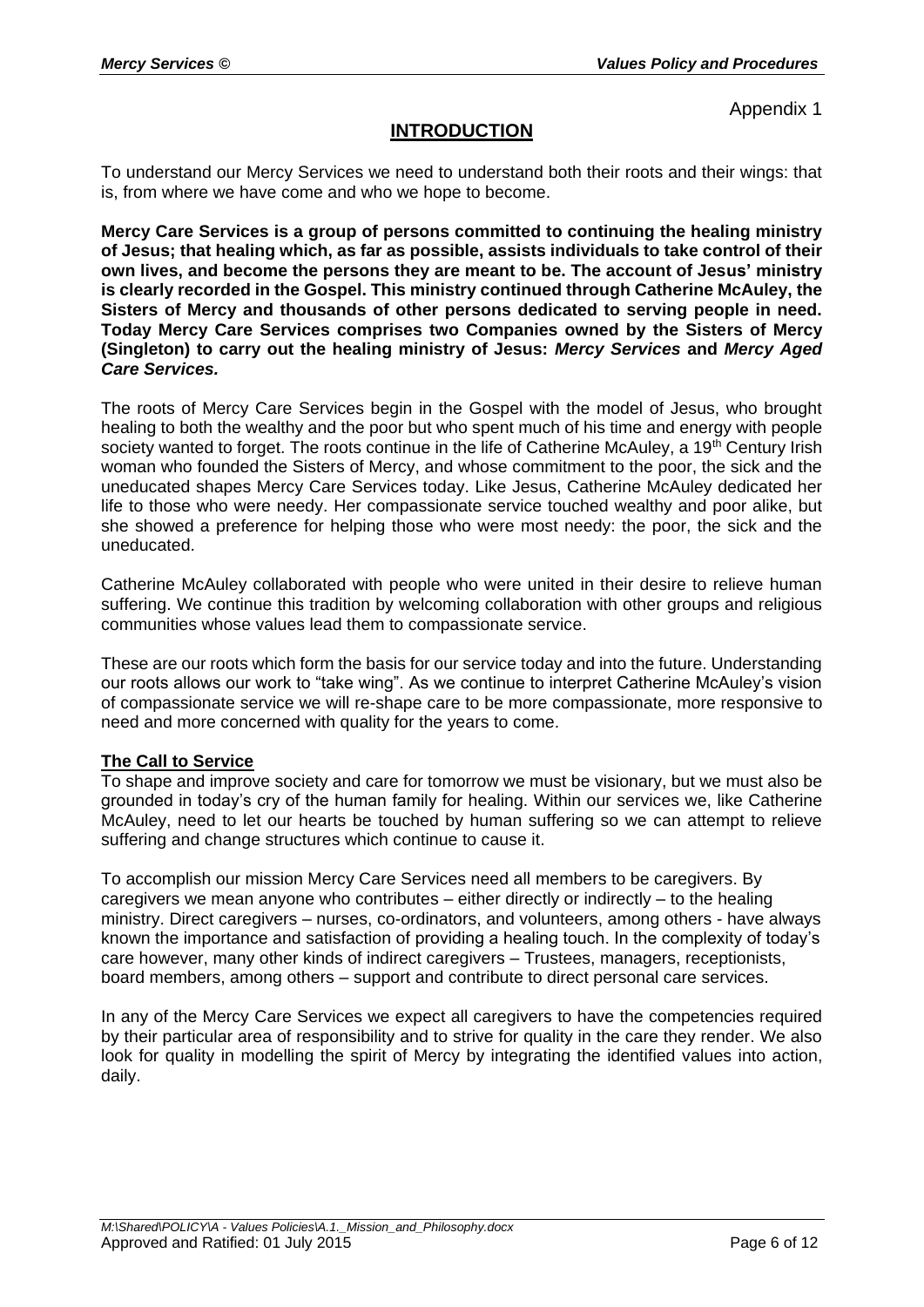# **CATHERINE McAULEY FOUNDRESS OF THE SISTERS OF MERCY IN 1831**

On any Sunday morning in her early childhood, Catherine McAuley could watch her father open the doors of the family home, Stormanstown, and welcome in strangers. These poor and illiterate Dubliners, their lives so different from her own, sought education and spiritual solace. Her father ministered lovingly to them persisting despite criticism from class-conscious family and friends. Catherine's own experience with the poor and her understanding of the Gospel inspired her to continue her father's work.

Her mother, a Dublin socialite, oversaw Catherine's education in the social graces. Catherine learned to be dignified and gracious in even the most difficult circumstances. So deeply was this etched into young Catherine's character that as a Mercy Sister years later she would remark, *"A perfect religious is a perfect lady".* When her family lost its financial security, Catherine learned what it meant to be poor herself. She began to live with and care for an elderly couple, by the name of Callaghan. Her care for the needy of the area and for the Callaghan's themselves inspired William Callaghan to leave his fortune to Catherine. It was this inheritance which Catherine would use to build the House of Mercy in Dublin.

Catherine shared her adult world with some of the finest minds in the city. Surgeons, architects, pharmacists, theologians – such were her close friends and relatives. Through their work she saw that human efforts, inspired by prayer, could improve people's lives.

These lessons in courage, composure and action served Catherine well. On 24<sup>th</sup> September, 1827, Catherine began to live at the house on Baggot Street and was soon welcoming young women of Dublin into her home for the purpose of much needed care and education. She had built the House of Mercy on Baggot Street, in a fashionable part of town, so that she could bring the needs of the poor to the attention of the wealthy. This drew both admiration and criticism.

Catherine's relatives thought her foolish and denounced her House of Mercy as a waste of money; but many people admired her work and actively supported the activities of the House of Mercy. Soon several women were living at the house, combining their common prayer with their work among the needy. Some neighbours, however, were not happy about this place that looked like a convent and attracted poor people into the area. Others felt Catherine was disregarding established forms of religious life. They went to the archbishop complaining that Miss McAuley had built this House of Mercy, but was not living the life of a vowed religious. Eventually it became clear to Catherine that she needed either to disband or form a religious community.

Catherine had never intended that the house be a convent or that her group be a religious order. She feared their work in the community would be hampered by religious laws of the day, such as that of enclosure, which confined most Sisters to their convents. In order for this work to be carried into the future, Catherine chose to be flexible. She struck a compromise that satisfied religious authorities, community members and her.

Catherine undertook a novitiate with the Presentation Sisters, and after her profession on  $12<sup>th</sup>$ December, 1831, she wrote the rule for the new community, introducing innovative concepts for her Religious Sisters of Mercy. In the rule she lifted the law of enclosure so that her Sisters could go about as before, the "walking nuns" so welcomed by the poor. All Sisters traditionally took vows of poverty, chastity and obedience. Catherine added a fourth vow for Mercy – to serve the poor, sick and uneducated.

Over the next ten years, Catherine personally established twelve of the fourteen original foundations of Mercy in Ireland and England. At each of the twelve, she appointed a Sister to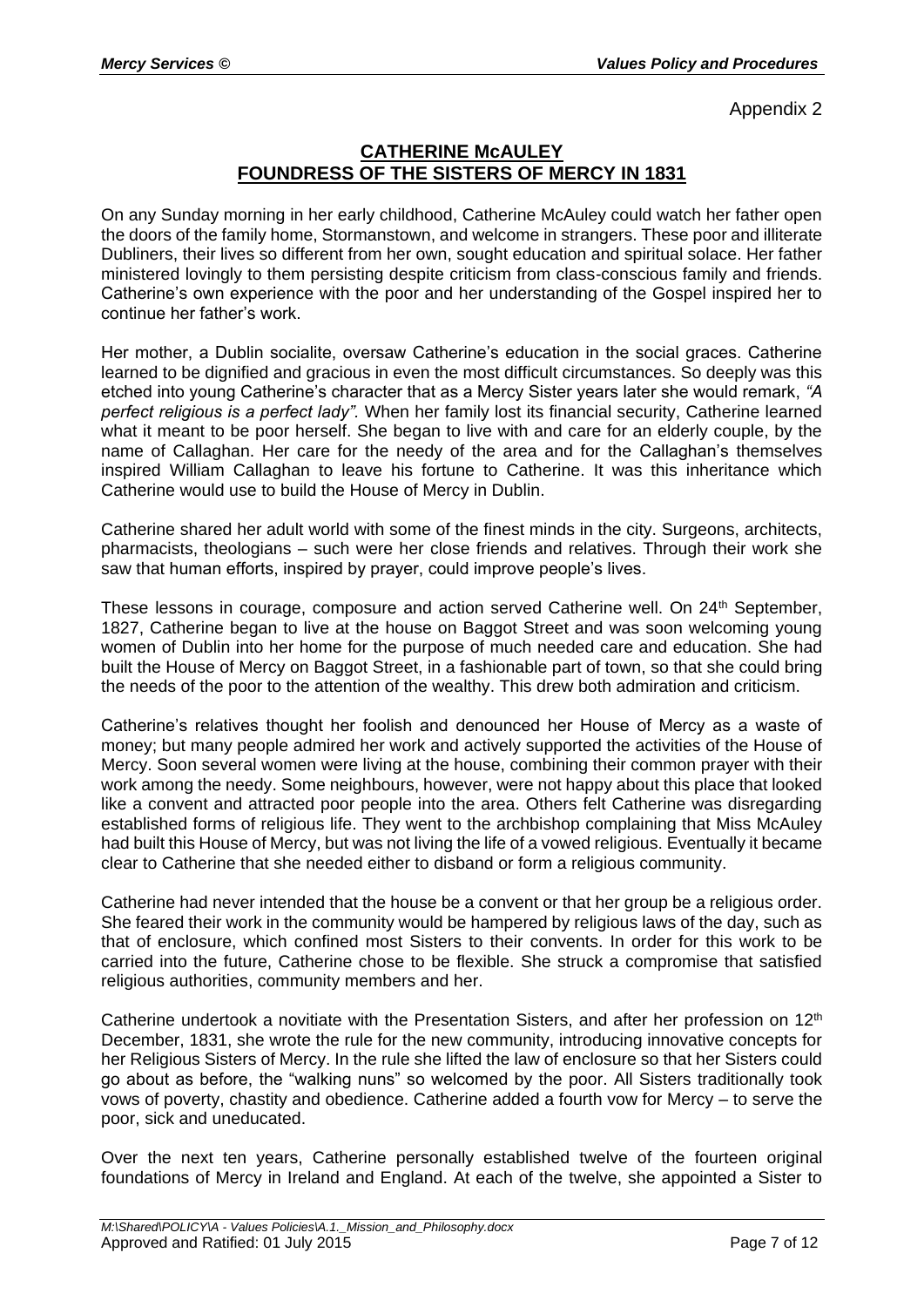lead the community. She chose her leaders carefully and expected these competent managers to carry out Mercy's mission, consulting with her if necessary to resolve problems.

The last foundation Catherine established was in Birmingham, England, in 1841. Later that year, sick and weakened by tuberculosis, she returned to her much-loved House of Mercy, where she died on 11<sup>th</sup> November. In her usual thoughtful way, Catherine asked those gathered at her bedside to *"comfort the Sisters with a cup of tea when I am gone."*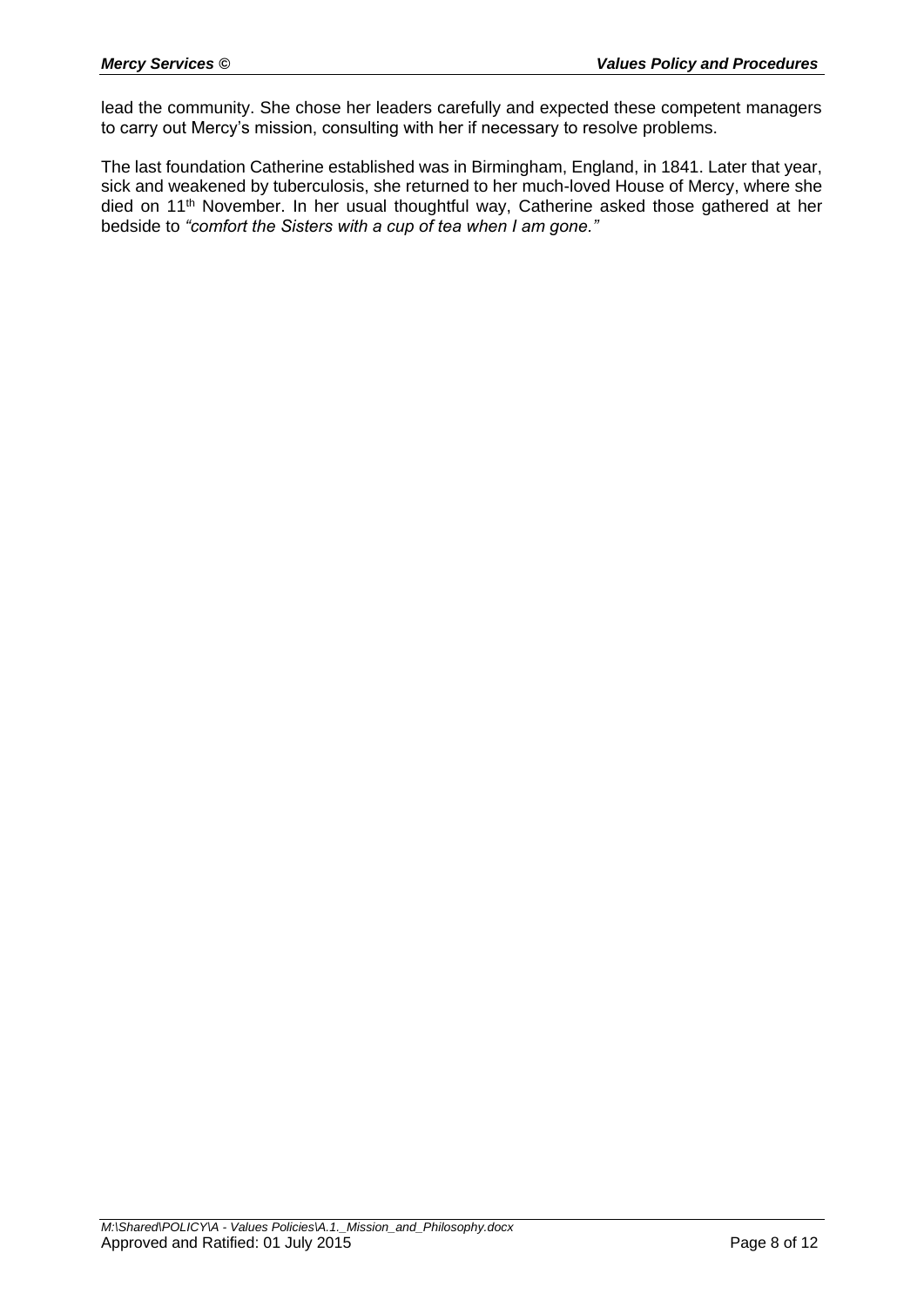# **VALUES BASED ACTION**

Catherine McAuley heeded the call of Jesus to reach out with courage and love to the needy of her time. Inspired by her personal interaction with Dublin's poor and by the centuries-old tradition of the Catholic Church, Catherine created new and more responsive structures to meet needs unmet by current social structures. She gathered about her dedicated persons, lay and religious, and she trained women to exercise specific skills and general leadership with both competency and compassion. Catherine chided those responsible for service to be more responsive to the need *"not next week, but today."*

Today Sisters of Mercy continue these efforts to provide healthcare to people in need. Now our Services depend on the energies of many dedicated persons whose values enhance the mission of Mercy Care Services. In our Services and through our influence, we are striving to promote a society that assures quality care to those in need. We cooperate with Government Departments and other Services by providing designated services with dignity, competence and compassion in ways that reflect the Gospel values selected to be our *core* values by many representatives from all areas of our Services as being those out of which they wish to operate on a daily basis, namely, *justice, respect, service, care, and unity.* 

Catherine McAuley's example and inspiration translate to present and future needs. In a rapidly shifting healthcare environment marked by complexity, high technology and competition for scarce resources, a compassionate, direct response to human need remains essential.

What must be central in our service, regardless of future change, is that persons deserve quality care; that our Services exist to serve human needs and that respect for the dignity of every person constitutes a fundamental principle of our action. It is important, too, that we grow in the understanding that individuals have primary responsibility for their health and that the earth is the primary health resource. A healthy environment will be necessary for healthy people. Working with others who hold common values and relying on God's care will be essential to the works of Mercy in the present and the future.

Since Catherine McAuley's time, Mercy ministry has included creative collaboration of Sisters and our service partners who have been committed to a wide range of values we continue to honour: *mercy, justice, understanding, sensitivity, compassion, wholeness, collaboration, open communication, commitment, excellence, loyalty, acceptance, confidentiality, trust, sacredness of human life, advocacy, respect, human dignity, service, integrity, trust, care, equality, empowerment, compassion and unity*. In former days many Sisters staffed and administered our healthcare institutions, providing a visible witness to the continuation of Catherine McAuley's vision. Like Catherine herself, they were often able to gather around them caregivers who shared their values. These dedicated persons have carried Mercy service into the twenty first century.

The richness of our tradition is found in the stories from the Gospel and from the life of Catherine McAuley. We find it in the history of those who have served in our healthcare institutions in the distant and recent past.

We also find reminders of our tradition in those who serve in the healthcare ministry today. The manager who makes a particularly innovative proposal about care; the volunteer whose actions and manner make a client or resident feel at home; the clinical caregiver whose compassion eases a pain that medication could not touch; the receptionist whose tone of voice shows reverence for another's dignity; the board member who is clearly at the service of those served. These are reminders that we are already accepting the challenge to turn values into action.

Our task now is to become clearer, more unified and more articulate about how we choose to reflect the core values in action on a daily basis to take us forward into a desired future.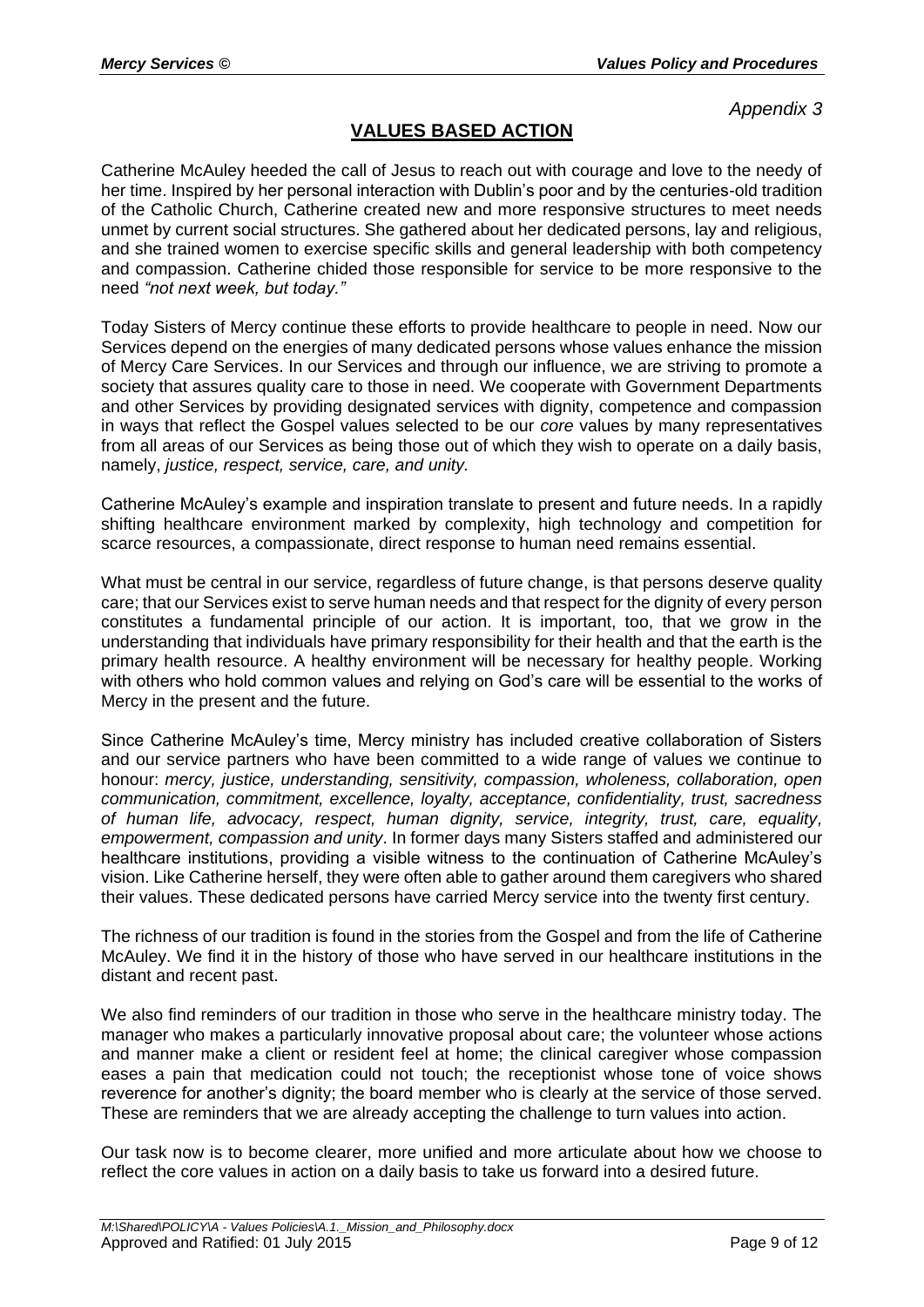# **ORGANISATIONAL PRINCIPLES**

**In addition to working out of the values already identified for our Mercy Care Services we wish to draw up four basic principles to help shape our organisational structures and processes. They are:** *collegiality, subsidiarity, accountability and co-responsibility.*  **Applying these principles will support an organisational culture that operates out of articulated core values and the commitment to fulfilling our mission. It is not intended that collegiality, subsidiarity, accountability and co-responsibility be viewed as functioning in isolation; they are interactive principles. Their joint application supports a culture of commitment and enablement.** 

### **COLLEGIALITY**

Collegiality is drawn from the teachings of the Second Vatican Council. Collegiality represents a model of participation and co-responsibility operating among persons committed to a common mission. Rooted in justice and human dignity, collegiality engenders a spirit of collaboration, consensus-seeking and cooperation among individuals within and across the organisations and programmes that make up Mercy Care Services. In a collegial environment, opinions are openly sought and valued irrespective of a person's position in the organisation. Cooperation and commitment are fostered by open dialogue, effective communication, mutual trust and interdependent structures.

### **SUBSIDIARITY**

Subsidiarity is drawn from Catholic social teaching on the relationships between an individual and society. This organisational principle calls for individuals and smaller units of people to assume those activities for which they can demonstrate competence and ability. Larger units assume those activities which cannot be accomplished by smaller units.

Subsidiarity has two complementary and interactive aspects. It calls for placing decision-making, authority and responsibility:

- a) as close as possible to the point in the organisation where the impact of the decision will be felt, and
- b) at the point most competent to make the decision.

Subsidiarity enables individuals to retain as much influence as possible over decisions affecting their working environment, providing there is enough knowledge to assure that their decisions and actions contribute to the good of the organisation as a whole. Because of the two aspects of subsidiarity – competency and impact of the decision – decision-making is not rigidly hierarchical but may flow from one part of the organisation to another as situations change.

#### **ACCOUNTABILITY**

Accountability forms the basis for needed authority and decision-making throughout Mercy Care Services. Accountability requires that individuals and groups be answerable for how authority has been exercised and responsibilities discharged in relation to Mercy Care Services' vision, mission and values.

Accountability requires a balance in the exercise of freedom with responsibility. It is a positive and constructive principle because it allows individuals and groups to demonstrate the extent to which goals and objectives are fulfilled, to reward achievements and to identify areas for continuous quality improvement.

Mercy leaders are accountable for ensuring that the mission is translated into individual expectations which result in high quality, continuously improving, values-consistent performance. All aspects of Mercy Care Services are mutually responsible for the life and spirit of the mission.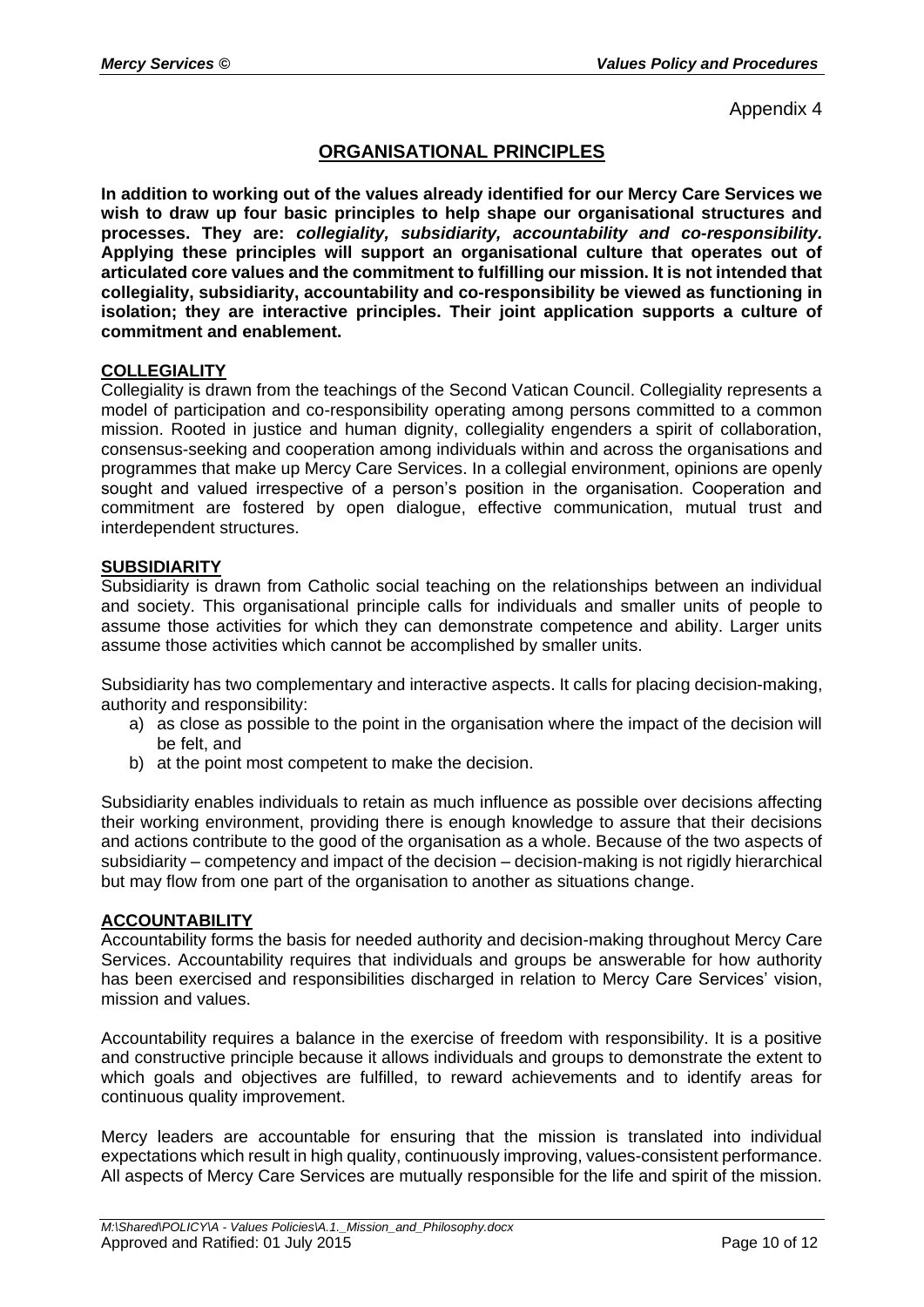This is our continuing task: to understand and identify our roots and our values and to translate them into action every day.

### **CO-RESPONSIBILITY**

Co-responsibility finds its source in the action of the Spirit "speaking through each person", challenging them to mature, discerning, and responsible participation in reflection, decisionmaking, implementation and evaluation of what concerns the daily business of the Organisation and it's Mission.

Each person within the Organisation is called to unity, holding the good of the whole Organisation in mind. They are called to share individual gifts and talents, and to contribute to building a shared sense of community.

### **SPECIAL CHARACTERISTICS**

**The application of another potentially unfamiliar word in Mercy Services and Mercy Aged Care Services Singleton documentation is that of "charism". While it originates from the Greek language, outside of references to gifted and animated people being "charismatic", general use tends to be restricted to Church-related Organisations.** 

#### **Charism**

The word charism finds its roots in the Greek word "charis", meaning *grace*. In the context of Religious Congregations it means a particular grace from God bestowed upon religious founders and their founding Organisations which distinguishes them from others within the same Church. In applying it to an Organisation, it is a particular *spirit* or *gift* imbibed from the founder that distinguishes the Organisation from others, making them unmistakable in the presence of other Religious-based Organisations which embody different yet valuable charisms, or other Organisations that are not characterised by an articulated charism.

A paper presented by Anne Hannon RSM at the celebration of 160 years of Sisters of Mercy in Sunderland, England on November 26 2003, clearly records what Catherine McAuley saw as the charism of her Religious Congregation.

*"On her deathbed Catherine's bequest to all Sisters of Mercy was spelled out quite clearly: 'My legacy to the Institute is Charity'. That this was clearly understood, is vouched for, by Mother Austin Carroll, a charismatic foundress of the Sisters of Mercy in North America. 'The blessing of unity still dwells amongst us…this is the Spirit of the order indeed – the true spirit of Mercy – flowing to us. 1. The charism of Mercy is all about love…Mercy is about "bringing one's heart to misery, to wretchedness'. 2 …Catherine saw the works of mercy as a direct means of encountering and coming into union with God. She also saw that when we live in ongoing conversation with Christ, and allow His Spirit to guide our lives, we recognise Him in the poor, the oppressed and the downtrodden.* 

- 1. Oral tradition of the Sisters of Mercy, Sister Austin Carroll's *Life of Catherine McAuley (New York and Philadelphia: P.J. Kennedy and Sons, 1866), p.435*
- 2. *Johanna Regan, Tender Courage, Gwynedd-Mercy College, (Gwynedd Valley, Pennsylvania 1978), p.3*